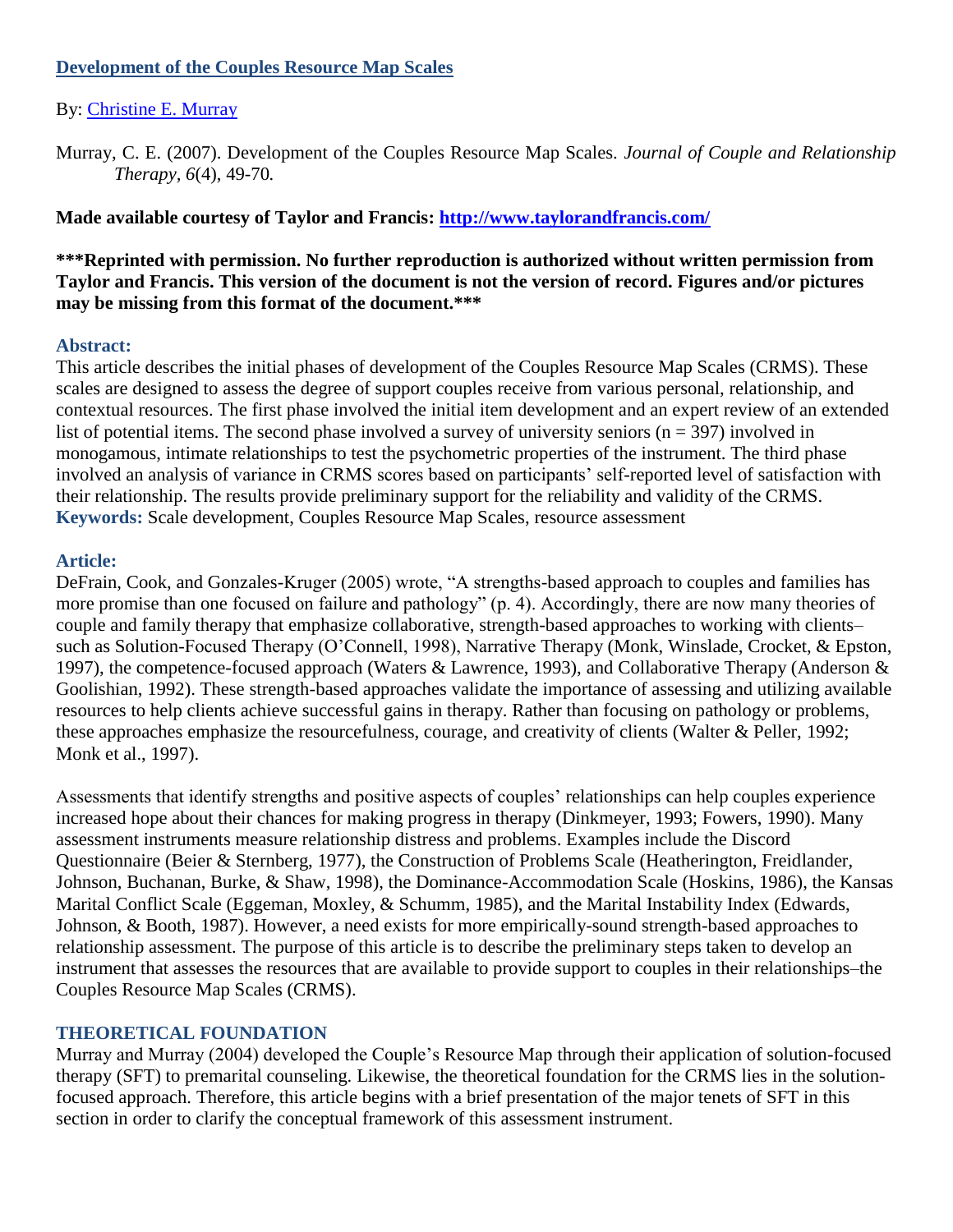Steve de Shazer, Insoo Kim Berg, and their colleagues developed their solution-focused approach to psychotherapy through their work at the Brief Family Therapy Center in Milwaukee, Wisconsin (Brief Family Therapy Center, 2005). Solution-focused therapy (SFT) is a strength-based approach to counseling grounded in a postmodern epistemology (Hoyt & Berg, 1998). Using a solution-focused approach, a therapist works collaboratively with the client to build solutions and positive changes in the client"s life (O"Connell, 1998). An important assumption of SFT is that small changes can lead to larger changes as clients begin to focus on their strengths, successes, and competencies (Murray & Murray, 2004; Walter & Peller, 1992). Therefore, resources play an important role in SFT, in that they provide support for clients as they work toward the solutions that will promote positive change.

#### **THE ROLE OF RESOURCES IN COUPLE RELATIONSHIPS**

Previous research highlights the important function that resources and strengths play in supporting couples in their relationships. Although space limitations preclude a comprehensive review of research examining the importance of each category of resources assessed in the CRMS, this section reviews some of the research demonstrating that couples benefit from the support they receive from personal, relationship, and contextual resources.

Regarding personal resources, researchers have demonstrated that higher levels of self-esteem and more positive attitudes toward marriage are associated with higher levels of marital satisfaction (Holman, Birch, Carroll, Doxey, Larson, & Linford, 2001). Other personal qualities or resources that have been linked to positive relationship outcomes include self-acceptance, self-soothing strategies, and positive personal dreams for one"s life (Gottman, 1999). In addition, Jacobson and Christensen (1996) have noted the importance of partners' abilities to promote their own self-care in order to enhance their relationship functioning.

Relationship resources also appear to play an important function in the maintenance of healthy relationships. Relationship skills, such as communication and conflict management skills, have been linked to relationship outcomes (Holman et al., 2001; Lindah, Clements, & Markman, 1998; Stanley, 1995). For instance, in a study of heterosexual, lesbian, and gay couples, Metz, Rosser, and Strapko (1994) found a relationship between more positive conflict resolution styles and relationship satisfaction, particularly for lesbian couples. In addition, John Gottman's (1994, 1999) research findings suggest that a couple's abilities to manage conflict and negativity and to experience more positive than negative interactions are crucial for relationship success. Another important relationship resource involves the shared dreams and meaning systems that develop within couple relationships (Gottman, 1999).

In addition to personal and relationship resources, contextual resources influence relationship outcomes. Social support from friends and the surrounding community provides an important resource for couples. For example, Holman et al. (2001) found that "social network support or pressure is a pivotal factor in whether marriage partners decide to stay in an unhappy marriage or leave the marriage" (p. 73). In addition, for married couples, a supportive social network is associated with higher levels of marital satisfaction (Holman et al., 2001). Another contextual resource that has been linked with relationship satisfaction involves partners" relationships in their families-of-origin, with more positive relationships with family members being associated with higher levels of relationship satisfaction (Holman et al., 2001; Larson & Holman, 1994).

Although these research findings demonstrate the important function of personal, relationship, and contextual resources in determining couple relationship processes and outcomes, additional research is needed to determine the resources that are most important for different types of couples throughout their relationships. Indeed, much of the existing research on couple relationships and interventions was conducted on Caucasian, heterosexual, middle class couples (Christensen & Heavey, 1999). The present study aims to develop an assessment instrument that is useful for assessing the role and function of various specific resources within different types of relationships (e.g., heterosexual, same-sex, dating, engaged, and cohabiting).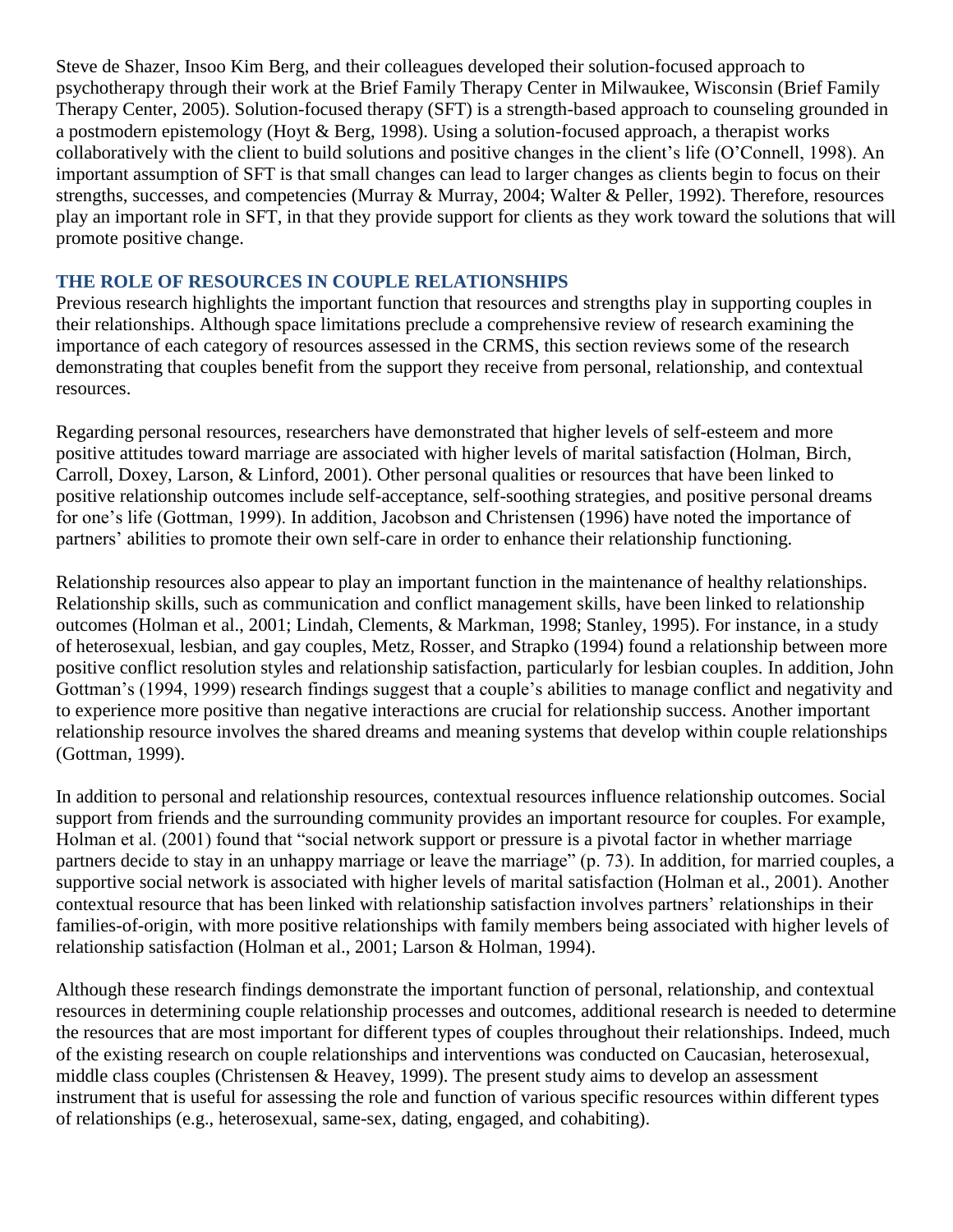# *ORGANIZATION OF THIS STUDY AND INSTRUMENT*

This study was organized into three phases. Phase One included the development of the initial item pool and an expert panel review of these items. The results of Phase One were used to develop the Pilot Version of the Couples Resource Map Scales (CRMS-P). The CRMS-P was then used in Phase Two, which involved a survey of individuals who were involved in monogamous intimate relationships. The purposes of Phase Two were to examine the initial psychometric properties of the CRMS-P and to use the results of this analysis to reduce the number of items to develop a more concise version of the Couples Resource Map Scales (CRMS). The concise version of the CRMS was used in Phase Three to provide an initial examination of the validity of the instrument.

The CRMS-P contained 84 items, and the CRMS contains 63 items. Each study phase is described in detail in the following sections.

The organization of the instrument is based on the Couples Resource Map (Murray & Murray, 2004, Figure 1). Thus, there are three levels of information contained on the CRMS (both the pilot and concise versions). First, total scale scores provide an overall measure of the resources available to couples across all areas and categories. A participant's total scale score includes the sum of his or her responses on the entire instrument. FIGURE 1. Couple's Resource Map (Murray & Murray, 2004).



Journal of Marital and Family Therapy by Christine E. Murray and Thomas L. Murray, Jr. Copyright 2004 by American Association for Marriage and Family Therapy (AAMFT).<br>Reproduced with permission of AAMFT the format Journal via Copyright Clearance Center.

The Couple"s Resource Map consists of three spheres of relationship resources (Contextual Sphere, Relationship Sphere, and Personal Sphere). The second level of assessment is based on these three resource spheres. There are three Resource Area Scales corresponding to the three spheres: the Personal Resource Area Scale, the Relationship Resource Area Scale, and the Contextual Resource Area Scale.

The third, and most specific, level of assessment is based on the 21 resource categories contained on the Couples Resource Map. Within each of the three resource spheres, there are specific categories of relationship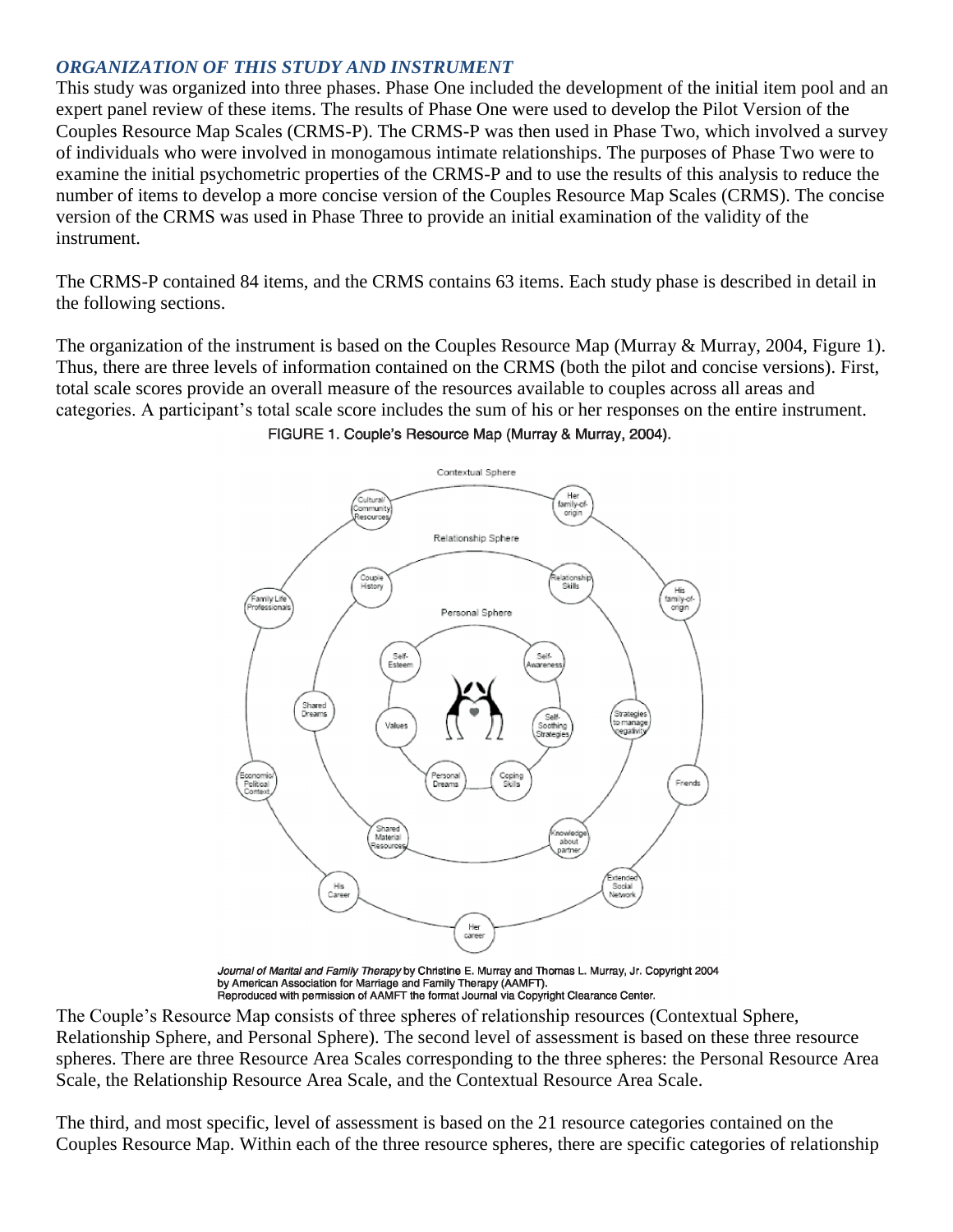resources. The Contextual Sphere contains nine categories, the Relationship Sphere contains six categories, and the Personal Sphere contains six categories. Each category represents a proposed Category Subscale within the three broader Resource Area Scales (Personal, Relationship, and Contextual). The CRMS-P contained four items per Category Subscale, and this number was reduced to three items per Category Subscale for the CRMS. The Category Subscales were not examined in Phase Three (initial validation of the CRMS) of this study. However, the items comprising each Category Subscale are presented in order to guide further development of the CRMS.

### **PHASE ONE: ITEM POOL DEVELOPMENT AND EXPERT REVIEW**

The purpose of Phase One was to reduce an initial item pool to an 84-item pilot instrument (CRMS-P). This phase consisted of the item development and an expert panel review.

## *Methods*

**Initial item development.** The Couple's Resource Map (Murray & Murray, 2004) provided the conceptual framework for the development of items for the CRMS-P. The researcher developed a list of approximately six to eight items designed to assess components of each of the 21 categories. The initial item pool was developed to be as comprehensive as possible in order to include all possible items that could be relevant within each category (Clark & Watson, 1995). The initial item pool consisted of 130 items.

Items were developed to reflect the definitions of each category as described by Murray and Murray (2004). Items were worded to be gender-neutral. For example, the categories of "his career" and "her career" were changed to be "my career" and "my partner"s career." Also, the word "partner" was used rather than "boyfriend," "girlfriend," "husband," or "wife." These wording choices were used in order to make the instrument useful for assessing resources in all types of couples, include same sex, heterosexual, dating, engaged, and married couples.

**Expert panel and review and ratings.** The next step involved a review and rating of the items by a panel of experts. There were two reasons for this expert panel review. First, the expert panel review provided an examination of the face validity of the initial items. Second, the results of the expert panel ratings were used to reduce the number of items within each category to a standard number of four items. These four items per category were included on the CRMS-P.

The expert panel was comprised of six mental health professionals with experience and training in marriage and family counseling. The expert panel included one Doctoral level licensed marriage and family therapist, two Masters level counseling professionals with training in marriage and family counseling, two Doctoral candidates in marriage and family counseling, and one Doctoral candidate in mental health counseling who also possessed a Masters degree in marriage and family counseling.

Each expert was presented with a questionnaire describing the 21 categories and a list of the initial items arranged by category. The questionnaire listed the definitions of each category (Murray & Murray, 2004). The experts were provided with the following instructions: "Considering the definition provided, please rank how much you believe each statement reflects the essence of the category"s definition. Rank each item in each category, beginning with "1" for the most reflective statement, "2" for the second-most reflective statement, and so on until you have ranked each statement in each category."

The researcher scored the experts" questionnaires by summing all of their ratings for each item. Based on the rating procedure, items with lower summed scores represented the items that the experts believed to be most reflective of the category definition. Prior to sending the questionnaire to the expert panel for review, the researcher completed the questionnaire and rated each item according to the same procedure. The researcher's ratings were not entered into the summed scores. The researcher"s ratings were only used in the event of a tie score for the fourth item to be included in each category.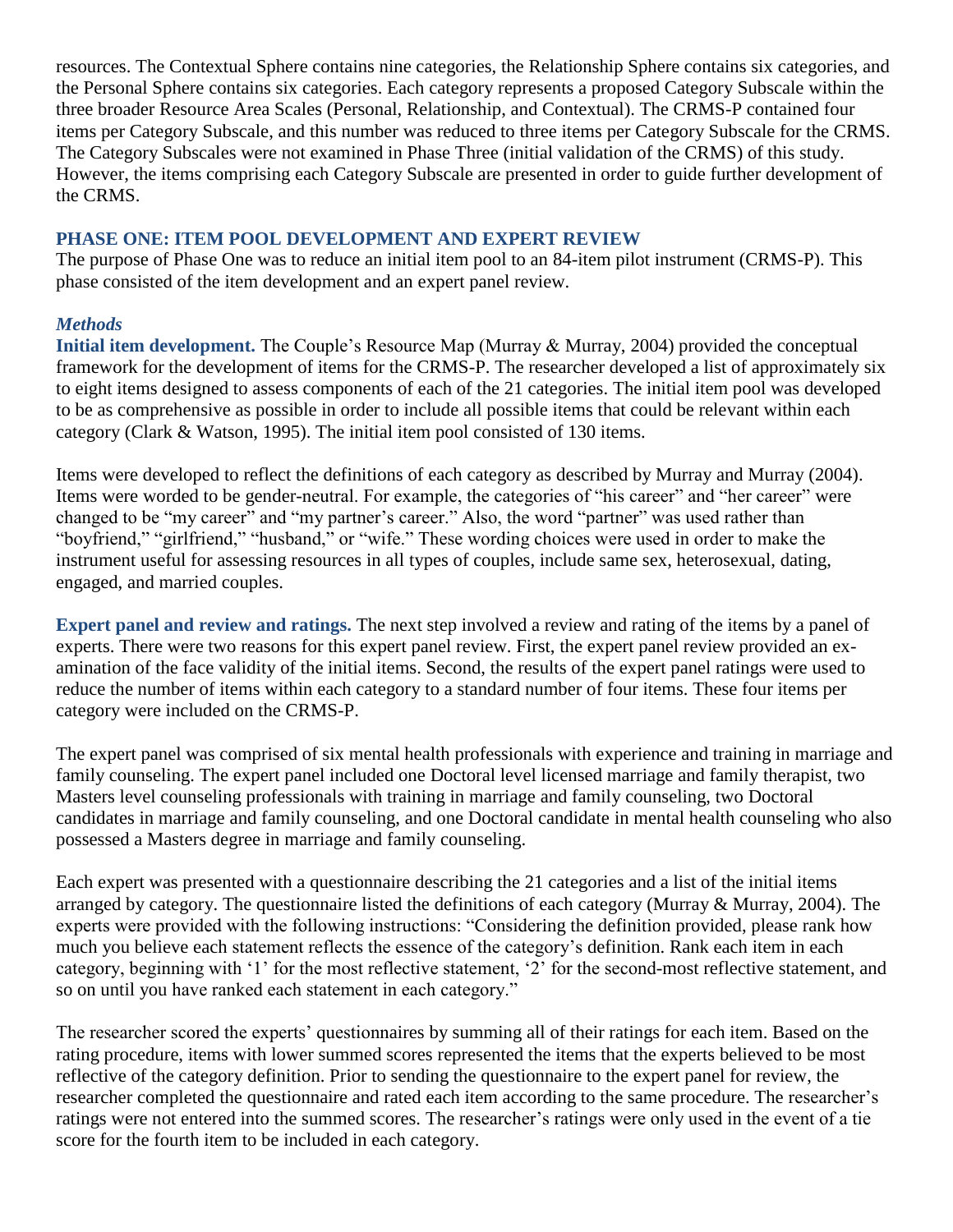#### *Results*

The researcher compiled the experts' ratings into one composite score for each item. For each category, the four items with the lowest composite scores were retained, and the remaining items were eliminated. For 6 of the 21 categories, there was a tie for the items with the fourth-lowest scores. In these cases, the researcher returned to her own ratings that she completed prior to the expert panel review. In these cases, the researcher retained the items that she rated with the highest ranking, and the other item was eliminated.

These procedures resulted in the retention of an 84-item instrument, which contained four items per category. The number of items retained in each scale is as follows: Personal Resources: 24; Relationship Resources: 24; and Contextual Resources: 36. These 84 items comprised the Couples Resource Map Scales-Pilot Version (CRMS-P), which was used to collect the data for the second and third phases of this project as described in the next section.

### **PHASES TWO AND THREE: PSYCHOMETRIC ASSESSMENT**

The purposes of Phases Two and Three were (a) to collect data that would permit the psychometric evaluation of the instrument, (b) to use statistical analyses to reduce the number of items on the CRMS-P to 63 for the new version (CRMS), retaining the three most psychometrically-sound items in each category, and (c) to use the final version scales to analyze variance in CRMS scores (total scale and Resource Area Scales) based on participants" self-reported levels of satisfaction with their relationships. Both phases relied on data collected in an Internet-based survey of university seniors. This study was approved by the Institutional Review Board of the host university prior to data collection.

### *Methods*

**Sample.** The sample consisted of 397 seniors enrolled in a mid-sized public university in the southeastern United States. University seniors were selected as the target population for this study in order to attain a sample of respondents who would be likely to demonstrate a wide range of relationship statuses, including dating, engaged, and married.

The names and e-mail addresses of all students classified as seniors were obtained from the University Registrar"s Office on September 16, 2005. All of these students were invited to participate in this study. A total of 3,312 students were included on the list obtained from the Registrar"s Office. However, electronic mail (email) invitations to participate in the study were not able to be delivered to 16 students due to defunct e-mail addresses. Therefore, the total number of students who received the invitation was 3,296.

In order to be eligible to participate in this study, participants had to meet the following two eligibility criteria: (a) participants must have been at least 18 years of age and (b) participants must have been currently involved in a monogamous intimate relationship. For purposes of this study, *monogamous intimate relationship* was defined as *an exclusive relationship, in which two individuals share an emotional, romantic, and/or sexual connection, and both individuals agree that neither partner will share a similar relationship with another person.* This definition is inclusive of individuals in both heterosexual and same-sex relationships. Participants were recruited at the individual level, and individuals were not required to participate with their partners in order to be eligible for the study. There were no additional exclusion criteria for participation. An unknown, though likely large, number of students who were recruited were not eligible to participate in this study due to not being involved in a monogamous intimate relationship. Therefore, it was not possible to calculate an accurate response rate for the number of people who were eligible to participate in this study.

**Instrumentation.** The instrumentation included the Couples Resource Map Scales–Pilot Version (CRMS-P) and a 16-item demographic questionnaire. The development of the CRMS-P was described in the previous section. The CRMS-P consisted of 84 items. These items were ordered randomly. Participants were asked to rate the degree to which they agreed with each item as it applied to their current intimate relationship. Ratings were based on a four-point Likert scale (Strongly Disagree, Disagree, Agree, Strongly Agree). According to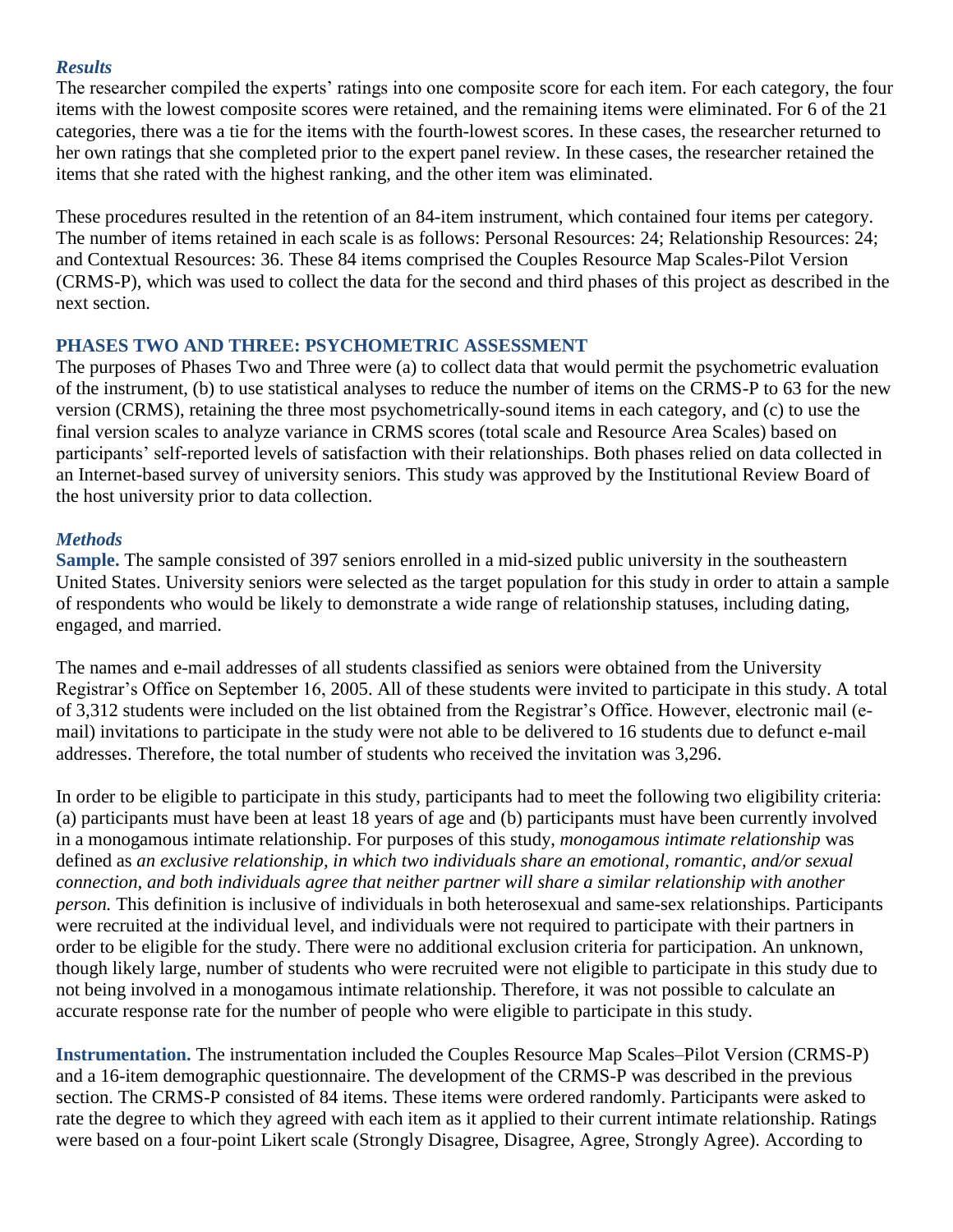Microsoft® Word, the CRMS-P has a Flesch-Kincaid reading level of 9.5. Psychometric properties of the CRMS-P, as well as the resulting final instrument, the CRMS, are presented in the Results section.

As part of the demographic questionnaire, participants were asked one question related to their current level of relationship satisfaction and one question about their beliefs about how satisfied their partners were with their relationships. These items were rated on a four-point Likert scale (Very satisfied, Mostly satisfied, Mostly unsatisfied, Very unsatisfied).

**Data collection procedures.** This study was conducted via the Internet. The primary reason for selecting the Internet as the method for data collection was because the final version of the CRMS is intended to be an Internet-based instrument, so an Internet-based pilot survey reflects more accurately the planned final version of the instrument as compared with a paper-based pilot survey. The survey was hosted by an Internet-based survey hosting company.

Potential participants were recruited via e-mail and contacted a maximum of three times. The survey hosting company tracked which participants had responded to the survey, and participants who had not responded to the survey were contacted at the second and third e-mail follow-up reminder e-mails. Contacts occurred in weekly intervals for three weeks. The entire data collection process was complete in four weeks (October 16 through November 7, 2005). In the recruitment e-mails, participants were directed to the survey web-site. Participants were required to read and agree to an informed consent document in order to access the survey. The survey was estimated to take 20 minutes to complete. Participants' responses were confidential.

**Data analyses.** There were two phases of data analysis using the same data. The questions guiding Phase Two of this study were: (a) What are the psychometric properties (internal consistency, item-scale correlations) of the CRMS-P?; (b) Which three items in each of the 21 Category Subscales should be retained in the concise version of the CRMS?; and (c) What are the psychometric properties (internal consistency, item-scale correlations) of the CRMS?

Question (a) was answered using Cronbach"s alpha and item-scale correlation analyses. Item-scale correlations were calculated for each item and the total scale (all 84 items), the corresponding Resource Area scale (i.e., Contextual Resources, Relationship Resources, and Personal Resources), and the corresponding Category Subscale. Question (b) was answered based on an analysis of item response patterns and the results of the analysis of question (a). Item response patterns were analyzed to determine if any items needed to be eliminated due to all or nearly all (i.e., 95% or higher) of the participants responding in the same way, as these items can distort subsequent analyses (Clark & Watson, 1995). Then, items demonstrating the lowest item-subscale correlations were eliminated from each of the 21 subscales, leaving 21 three-item subscales. The remaining 63 items formed the new CRMS for question (c). Using the CRMS, psychometric properties (Cronbach"s alpha and item-scale correlations) were recalculated for the total scale, the Resource Area Scales, and the Category Subscales.

The question guiding Phase Three of this study was: Do participants differ in their CRMS scores (total scale and Resource Area Scales) based on their level of satisfaction with their relationships? Based on the solutionfocused assumption that available resources help couples to manage the problems they face in their relationships (Murray & Murray, 2004), the hypothesis for this question was that participants who report more available resources (total scale scores and Resource Area Scale scores) would also report higher levels of relationship satisfaction. One-way analyses of variance (ANOVAs) were used to answer this question.

# *Results*

**Description of the sample.** The sample was comprised of 397 university seniors. Complete demographic data were missing for some of the participants. The available demographic data are reported here. The sample was comprised of 333 females (83.9%) and 60 males (15.1%). The mean age for participants was 25.5 years (SD = 7.5), with a range from 20 to 55 years. The mean age of participants' partners was  $27.26$  years (SD = 8.3), with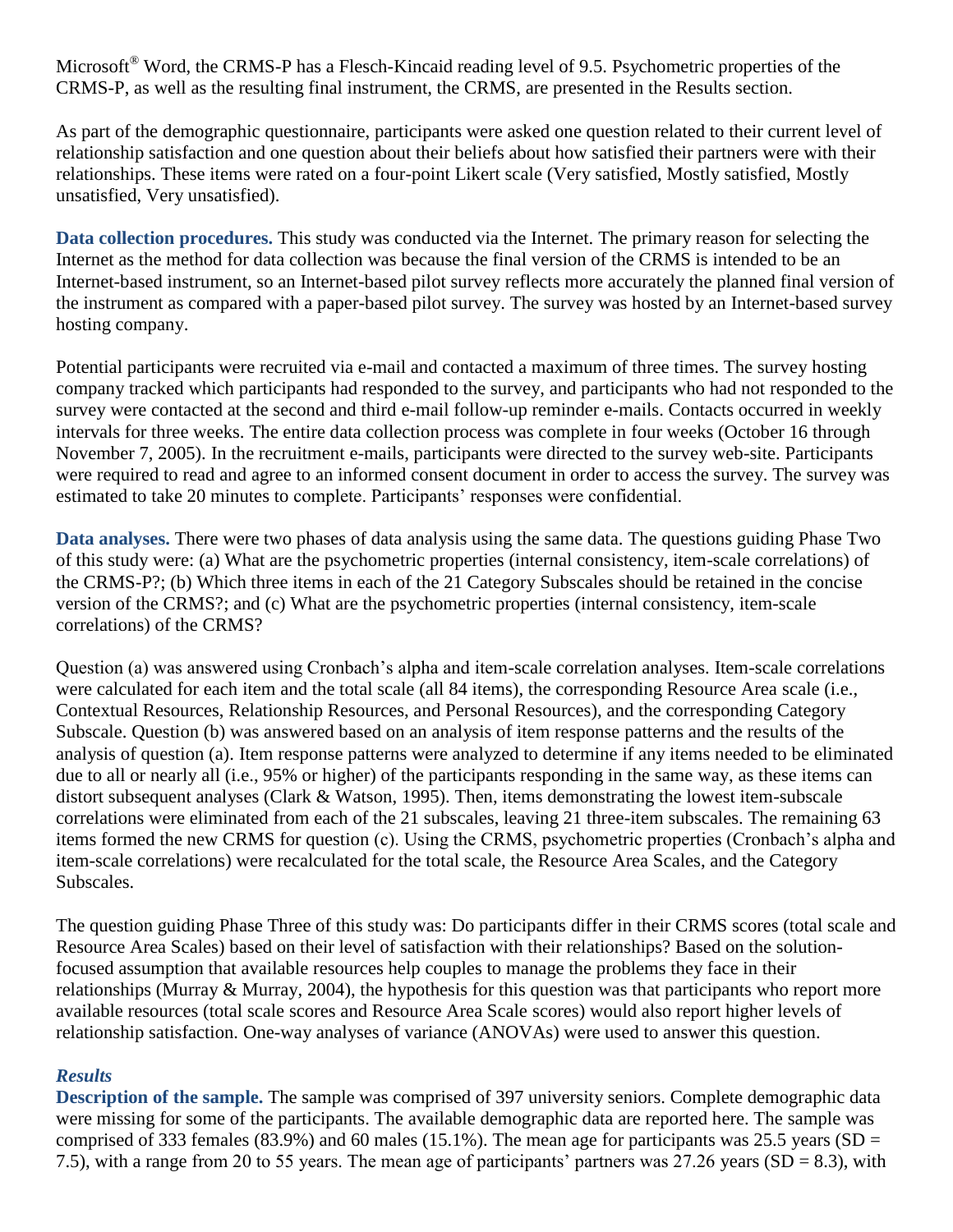a range from 18 to 62 years. Most participants were Caucasian (n = 313, 78.8%), followed by African American  $(n = 49, 12.3\%)$ , Multiracial (n = 14, 3.5%), Hispanic (n = 9, 2.3%), Asian American (n = 5, 1.3%), Native American ( $n = 2, 0.5\%$ ), and Other Ethnic Backgrounds ( $n = 1, 0.3\%$ ). Participants reported their partners' ethnic backgrounds, and the majority of partners' were also Caucasian ( $n = 308$ ; 77.6%), followed by African American (n = 54, 13.6%), Hispanic (n = 10, 2.5%), Multiracial (n = 8, 2.0%), Other Ethnic Backgrounds (n = 6, 1.5%), Asian American ( $n = 5, 1.3$ %), and Native American ( $n = 2, 0.5$ %).

Participants reported information about their relationships. The most common relationship status was dating (n  $= 169, 42.6\%$ ), followed by married (n = 89, 22.4%), engaged (n = 82, 20.7%), living together but not married or engaged (n = 48, 12.1%), and other (n = 4, 1.0%). Most of the participants were involved in heterosexual relationships ( $n = 380, 95.7\%$ ), with 11 participants reporting involvement in same-sex relationships ( $n = 11$ , 2.8%). Most participants ( $n = 214, 53.9\%$ ) did not share the same household as their partners. The mean length of participants' relationships was 4.9 years (SD = 5.8), with a range from 0 to 34 years.

Participants rated their levels of satisfaction with their current relationships. Most participants indicated that they were very satisfied (n = 191, 48.1%), followed by mostly satisfied (n = 161, 40.6%), mostly unsatisfied (n  $= 22, 5.5\%$ ), and very unsatisfied (n =18, 4.5%). In addition, participants rated how satisfied they believed their partners were with their current relationships. Most participants indicated that they believed their partners to be very satisfied with their relationships ( $n = 214, 53.9\%$ ), followed by mostly satisfied ( $n = 146, 36.8\%$ ), very unsatisfied ( $n = 19, 4.8\%$ ), and mostly unsatisfied ( $n = 14, 3.5\%$ ).

**Phase Two.** The first question, regarding the psychometric properties of the CRMS-P was answered using Cronbach"s alpha and item-scale correlation analyses. All 84 items on the CRMS-P were included in this analysis. This analysis revealed that the total scale Cronbach's alpha for the CRMS-P was  $a = 0.95$ . The Resource Area Scale coefficients were as follows: Personal Resource Area Scale (*a* = 0.91), Relationship Resource Area Scale ( $a = 0.93$ ), and Contextual Resource Area Scale ( $a = 0.88$ ). The internal consistency coefficients for each of the 21 Category Subscales (with four items each) were as follows: Self-esteem (*a* = 0.88), Values ( $a = 0.64$ ), Personal dreams ( $a = 0.78$ ), Coping skills ( $a = 0.71$ ), Self-soothing strategies ( $a = 0.78$ ) 0.79), Self-awareness ( $a = 0.50$ ), Couple history ( $a = 0.77$ ), Shared dreams ( $a = 0.87$ ), Shared material resources  $(a = 0.68)$ , Knowledge about partner  $(a = 0.70)$ , Strategies to manage negativity  $(a = 0.75)$ , Relationship skills  $(a = 0.84)$ , Cultural/community resources  $(a = 0.38)$ , Family life professionals  $(a = 0.73)$ , Economic/political context ( $a = 0.78$ ), My career ( $a = 0.62$ ), My partner's career ( $a = 0.66$ ), Extended social network ( $a = 0.65$ ), Friends ( $a = 0.72$ ), My family-of-origin ( $a = 0.83$ ), and My partner's family-of-origin ( $a = 0.76$ ). Thus, the mean Cronbach's alpha for the 21 Category Subscales was  $a = 0.72$ , with a range from  $a = 0.38$  to  $a = .88$ . Due to space limitations, item-scale correlations for the CRMS-P Resource Area Scales and the Category Subscales are not presented in this article. However, this information is available from the researcher.

The second question related to which three items in each of the 21 categories should be retained in the concise version of the CRMS. This analysis began with a review of item response patterns. No items were eliminated due to unbalanced response patterns, as all items demonstrated adequate variability in response patterns. Next, the item-Category Subscale correlations determined in the analysis of the first research question were evaluated. The items with the lowest item-Category Subscale ratings in each of the 21 categories were eliminated. The 63 items that were retained can be found in Table 1. These items formed the version of the CRMS that was used to answer the remaining research questions in Phases Two and Three.

The third question examined the psychometric properties of the concise version of the CRMS, and this question was answered using Cronbach's alpha and item-scale correlation analyses. For the CRMS, the total scale Cronbach"s alpha was *a* = 0.94. The Resource Area Scale coefficients were as follows: Personal Resource Area Scale (*a* = 0.88), Relationship Resource Area Scale (*a* = 0.92), and Contextual Resource Area Scale (*a* = 0.86). The Cronbach"s alpha coefficients for the 21 Category Subscales can be found in Table 1. For the CRMS, the mean Cronbach's alpha for the 21 Category Subscales was  $a = 0.72$ , with a range from  $a = 0.40$  to  $a = 0.88$ . Again, the CRMS item-Category Subscale correlations are not presented here due to space limitations,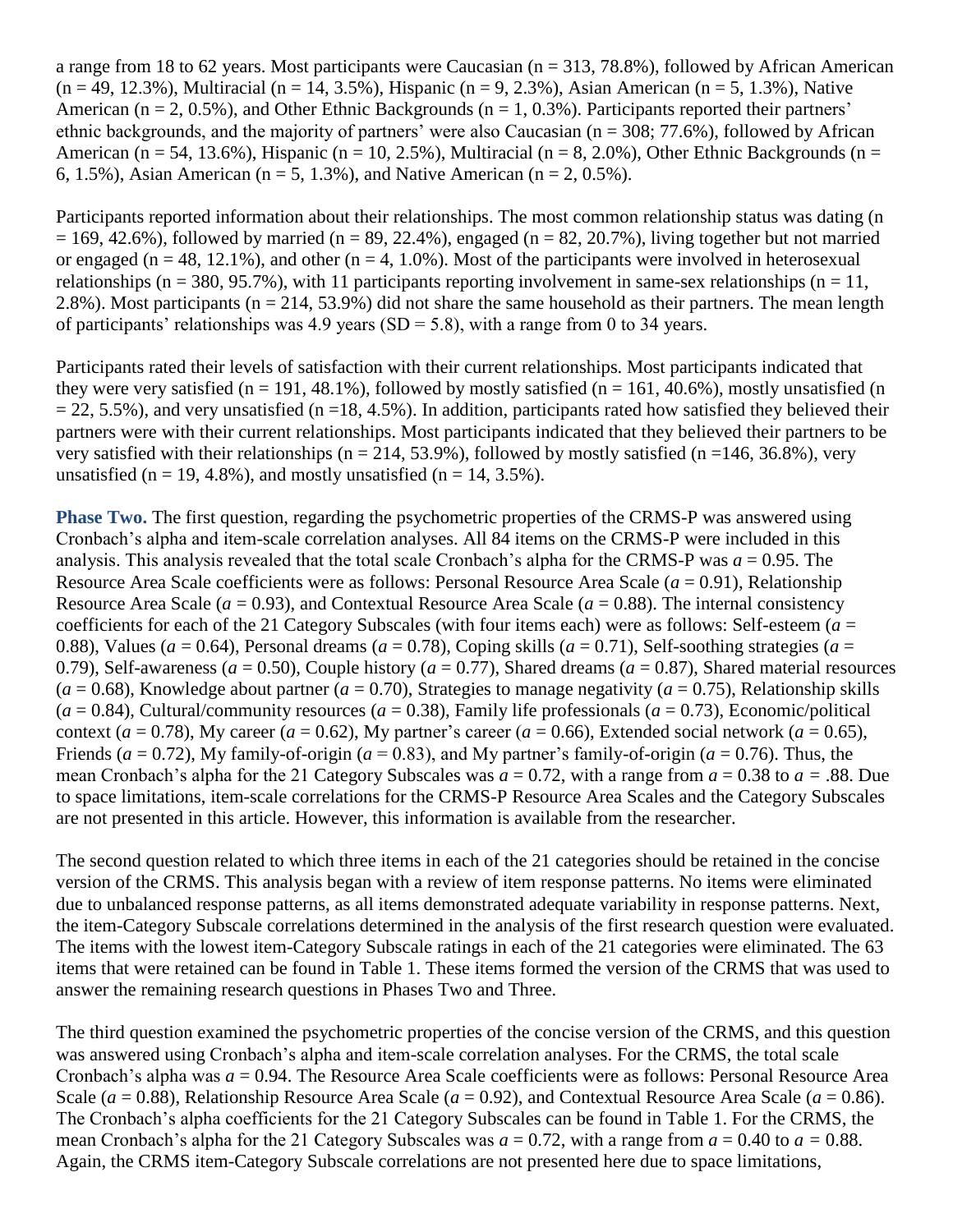but this information is available from the researcher. However, item-Resource Area Scale correlations can be found in Table 1.

# **TABLE 1.** *Psychometric Properties of the CRMS: Resource Area Scales and Category Subscales*

| Cronbach's alpha coefficients and Item-Resource Area Scale Correlation $(r)^*$ ]<br>Personal Resource Area Scale (a = 0.88) | Shared dreams $(a = 0.85)$                                                                                             |
|-----------------------------------------------------------------------------------------------------------------------------|------------------------------------------------------------------------------------------------------------------------|
| Self-esteem $(a = 0.88)$                                                                                                    | My partner and I talk about goals we share for the future.                                                             |
| Generally, I like myself. $(r = 0.65)$                                                                                      | $(r = 0.69)$                                                                                                           |
| I would describe myself as having high self-esteem. $(r =$                                                                  | My partner and I have discussed what we want our                                                                       |
| (0.63)<br>I think generally positive thoughts about myself. $(r =$                                                          | relationship to be like in the future. $(r = 0.68)$<br>My partner and I share similar interests for the types of       |
| 0.66                                                                                                                        | experiences we will have in our relationship in the                                                                    |
| Values ( $a = 0.62$ )                                                                                                       | future. $(r = 0.73)$                                                                                                   |
| I value family togetherness. $(r = 0.34)$                                                                                   | Shared material resources ( $a = 0.70$ )                                                                               |
| I believe that it is important to prioritize one's                                                                          | My partner and I have discussed how we will share                                                                      |
| relationship. $(r = 0.41)$                                                                                                  | financial resources in the future. $(r = 0.55)$                                                                        |
| The things I believe are important in life are found                                                                        | My partner and I hold similar beliefs about money<br>management. $(r = 0.56)$                                          |
| within my relationship. $(r = 0.54)$<br>Personal dreams $(a = 0.81)$                                                        | My partner and I share similar goals for the amount of                                                                 |
| My dreams about my future include my current partner.                                                                       | money we want to earn as a couple. $(r = 0.51)$                                                                        |
| $(r = 0.40)$                                                                                                                | <i>Knowledge about partner</i> $(a = 0.67)$                                                                            |
| I believe that I could accomplish my dreams for the                                                                         | I usually understand why my partner acts the way he/she                                                                |
| future within my current relationship. $(r = 0.50)$                                                                         | does. $(r = 0.55)$                                                                                                     |
| My partner supports my dreams for the future. $(r = 0.46)$                                                                  | I am aware of my partner's personal strengths and                                                                      |
| Coping skills $(a = 0.77)$<br>I believe I can effectively solve the problems that arise in                                  | weaknesses. $(r = 0.50)$<br>I am aware of the people and experiences that have                                         |
| my life. $(r = 0.60)$                                                                                                       | influenced my partner's life. $(r = 0.52)$                                                                             |
| I would describe myself as having strong problem-                                                                           | Strategies to manage negativity ( $a = 0.71$ )                                                                         |
| solving skills. $(r = 0.52)$                                                                                                | When we start to get into a heated argument, my partner                                                                |
| I believe that I am able to cope well when I face                                                                           | and I take time to calm down before we continue to                                                                     |
| challenging situations. $(r = 0.59)$                                                                                        | discuss the topic at hand. $(r = 0.42)$                                                                                |
| Self-soothing strategies $(a = 0.80)$<br>When I feel anxious, I can usually calm myself down. (r                            | We have established ground rules to promote mutual<br>respect during disagreements. $(r = 0.54)$                       |
| $= 0.51$                                                                                                                    | My partner and I are able to manage negative                                                                           |
| I am able to relax easily. $(r = 0.54)$                                                                                     | interactions in our relationship. $(r = 0.70)$                                                                         |
| I know how to calm myself down when I feel myself                                                                           | <i>Relationship skills</i> $(a = 0.85)$                                                                                |
| becoming anxious. $(r = 0.51)$                                                                                              | My partner and I communicate well with each other. $(r =$                                                              |
| Self-awareness $(a = 0.50)$                                                                                                 | 0.70                                                                                                                   |
| I am aware of my personal strengths and weaknesses. (r<br>$= 0.51$                                                          | My partner and I have open communication in our<br>relationship. $(r = 0.66)$                                          |
| I usually understand why I act the way I do. $(r = 0.45)$                                                                   | We are both able to express our opinions clearly and                                                                   |
| I am aware of the people and experiences that have                                                                          | openly. $(r = 0.69)$                                                                                                   |
| influenced my life. $(r = 0.37)$                                                                                            | Contextual Resource Area Scale $(a = 0.86)$                                                                            |
| <b>Relationship Resource Area Scale (<math>a = 0.92</math>)</b>                                                             | Cultural/community resources $(a = 0.40)$                                                                              |
| Couple history $(a = 0.79)$                                                                                                 | My cultural group supports my relationship with my                                                                     |
| My partner and I share many happy memories of times<br>we have shared. $(r = 0.62)$                                         | partner. $(r = 0.38)$<br>My partner and I belong to a religious and/or spiritual                                       |
| My partner and I have supported one another through                                                                         | group in which healthy relationships are valued. $(r =$                                                                |
| challenging situations. $(r = 0.66)$                                                                                        | (0.39)                                                                                                                 |
|                                                                                                                             | My partner and I often reminisce about good times we Long-term, monogamous relationships are common in                 |
| have shared together. $(r = 0.53)$                                                                                          | my community. $(r = 0.34)$                                                                                             |
| Family life professionals ( $a = 0.72$ )                                                                                    | The demands of my partner's career do not interfere with                                                               |
| My partner and I both would be willing to seek couples                                                                      | our relationship. $(r = 0.31)$                                                                                         |
| counseling if we faced problems we could not resolve on                                                                     | Extended social network $(a = 0.65)$                                                                                   |
| our own. $(r = 0.40)$                                                                                                       | My partner and I have many social contacts within our                                                                  |
| I would feel comfortable speaking with a professional                                                                       | community. $(r = 0.51)$                                                                                                |
| (e.g., a counselor or clergy member) about my                                                                               | I have many acquaintances with whom I enjoy spending                                                                   |
| relationship. $(r = 0.39)$                                                                                                  | time. $(r = 0.42)$<br>My partner and I would be willing to attend a My partner and I belong to groups in our community |
| relationship enrichment workshop in our community. (r through which we have met other couples. $(r = 0.41)$                 |                                                                                                                        |
| $= 0.38$                                                                                                                    | Friends ( $a = 0.76$ )                                                                                                 |
| Economic/political context $(a = 0.78)$                                                                                     | My partner and I have friends who are couples with                                                                     |
| I believe that the current national economy provides                                                                        | whom we enjoy spending time. $(r = 0.55)$                                                                              |
| opportunities for couples to achieve financial security. (r                                                                 | My partner and I can rely on our friends to provide us                                                                 |
| $= 0.41$<br>I believe that politicians prioritize the issues that are                                                       | with emotional support when we need it. $(r = 0.54)$                                                                   |
| important to me and my family. $(r = 0.45)$                                                                                 | If I were to talk with my friend(s) about some problems I<br>was having in my relationship, my friend(s) would listen  |
| The current national government has developed a                                                                             | without judging me or my partner. $(r = 0.45)$                                                                         |
| number of family-friendly public policies. $(r = 0.44)$                                                                     | My family-of-origin $(a = 0.82)$                                                                                       |
| My career $(a = 0.65)$                                                                                                      | I am close with my family-of-origin. $(r = 0.37)$                                                                      |
| My job has a flexible work schedule to allow me to                                                                          | I can turn to members of my family-of-origin for                                                                       |
| spend time with my partner. $(r = 0.42)$                                                                                    | emotional support. $(r = 0.44)$                                                                                        |
| I am happy with my current job. $(r = 0.38)$<br>Family relationships are valued within my current place                     | My partner and I enjoy spending time with my family-of-<br>origin. $(r = 0.51)$                                        |
| of employment. $(r = 0.44)$                                                                                                 | My partner's family-of-origin ( $a = 0.73$ )                                                                           |
| My partner's career $(a = 0.69)$                                                                                            | My partner is close with his/her family-of-origin. $(r =$                                                              |
| My partner's job has a flexible work schedule to allow us                                                                   | (0.28)                                                                                                                 |
| to spend time together. $(r = 0.37)$                                                                                        | I get along well with my partner's family-of-origin. $(r =$                                                            |
| Family relationships are valued within my partner's                                                                         | (0.37)                                                                                                                 |
| current place of employment. $(r = 0.37)$                                                                                   | My partner can turn to members of his/her family-of-<br>origin for emotional support. $(r = 0.30)$                     |
|                                                                                                                             |                                                                                                                        |

*Notes*. Total scale Cronbach's alpha is  $a = 0.94$ . \*Item-scale correlations presented are for each item with its corresponding Resource Area Scale (i.e. Personal, Relationship, and Contextual Resources).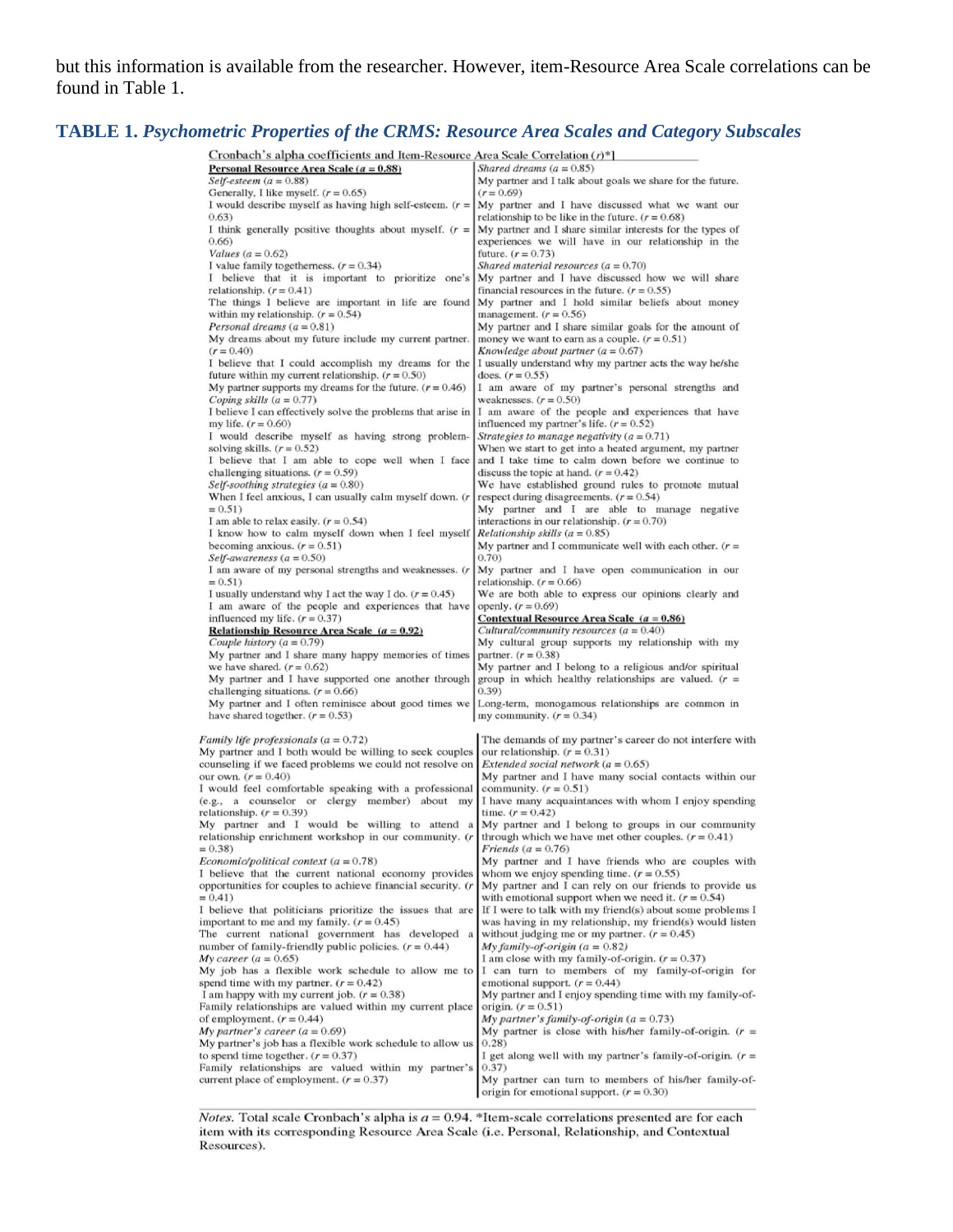**Phase Three***.* Phase Three was guided by the following research question: Do participants differ in their CRMS scores (total scale and Resource Area Scales) based on their levels of satisfaction with their relationships? Oneway ANOVAs were conducted to answer this question. Table 2 presents the means and standard deviations of total scale and Resource Area Scale scores based on participants" level of satisfaction with their relationships. The ANOVA summary table (Table 3) indicates that there were significant differences based on participants' levels of relationship satisfaction in all four scale scores (total scale scores, Personal Resource Area Scale, Relationship Resource Area Scale, and Contextual Resource Area Scale). Thus, this analysis provides an affirmative response to the research question regarding whether participants differ in their CRMS scores based on their levels of relationship satisfaction.

| Level of Relationship |             | <b>Total Scale</b> | Personal         | Relationship     | Contextual       |  |
|-----------------------|-------------|--------------------|------------------|------------------|------------------|--|
| Satisfaction          |             | Score              | <b>RAS</b> Score | <b>RAS</b> Score | <b>RAS</b> Score |  |
| Very satisfied        | Mean        | 209.47             | 62.13            | 63.58            | 83.97            |  |
|                       | n           | 156                | 181              | 185              | 165              |  |
|                       | <b>SD</b>   | 17.13              | 5.58             | 5.57             | 9.69             |  |
| Mostly satisfied      | Mean        | 188.07             | 56.82            | 55.26            | 76.12            |  |
|                       | $\mathbf n$ | 135                | 150              | 152              | 146              |  |
|                       | <b>SD</b>   | 15.58              | 5.05             | 5.97             | 7.89             |  |
| Mostly unsatisfied    | Mean        | 171.71             | 53.05            | 49.70            | 70.84            |  |
|                       | n           |                    | 20               | 20               | 19               |  |
|                       | <b>SD</b>   | 22.76              | 7.08             | 9.14             | 9.62             |  |
| Very unsatisfied      | Mean        | 204.75             | 59.88            | 61.72            | 81.47            |  |
|                       | n           | 16                 | 17               | 18               | 17               |  |
|                       | <b>SD</b>   | 25.55              | 8.18             | 11.63            | 12.02            |  |
| Total                 | Mean        | 198.34             | 59.37            | 59.38            | 79.82            |  |
|                       | n           | 324                | 368              | 375              | 347              |  |
|                       | SD          | 20.99              | 6.30             | 7.81             | 10.03            |  |

**TABLE 2.** *Means and Standard Deviations of CRMS Total Scale and Resource Area Scale (RAS) Scores Based on Participants' Levels of Relationship Satisfaction.*

> *Note.* Due to missing data, the number of participants (n) who were included in the analysis is indicated on this table.

A Scheffe post-hoc test was conducted to determine which mean scale scores differed from one another. The results of the Scheffe test (Table 4) revealed the following significant differences at the  $p < 0.05$  level: (a) participants who reported that they were very satisfied with their relationships demonstrated significantly higher means on total, Personal Resource Area, Relationship Resource Area, and Contextual Resource Area scale scores as compared with individuals reporting that they were either mostly satisfied or mostly unsatisfied; (b) there were no significant differences in mean scores for any of the scales between participants reporting that they were very satisfied with their relationship and participants reporting that they were very unsatisfied with their relationships; (c) participants who indicated that they were mostly satisfied with their relationships demonstrated significantly higher scores than those who indicated that they were mostly unsatisfied with their relationships on the following scale scores: total, Personal Resource Area, and Relationship Resource Area; (d) participants who reported that they were very unsatisfied with their relationships demonstrated significantly higher scores as compared to participants reporting that they were mostly satisfied with their relationships on their total scale and Relationship Resource Area Scale scores; and (e) participants who reported that they were very unsatisfied with their relationships demonstrated significantly higher scores on all four scales as compared to participants reporting that they were mostly unsatisfied with their relationships. Thus, this analysis reveals a general trend for participants who report higher levels of relationship satisfaction to also demonstrate greater availability of resources, including personal, relationship, and contextual resources. The major exception to this trend was the finding that participants who reported that they were very unsatisfied with their relationships demonstrated significantly higher CRMS scores in several categories than participants reporting higher levels of relationship satisfaction. Thus, this analysis demonstrated partial support for the hypothesis that more available resources are related to higher levels of relationship satisfaction.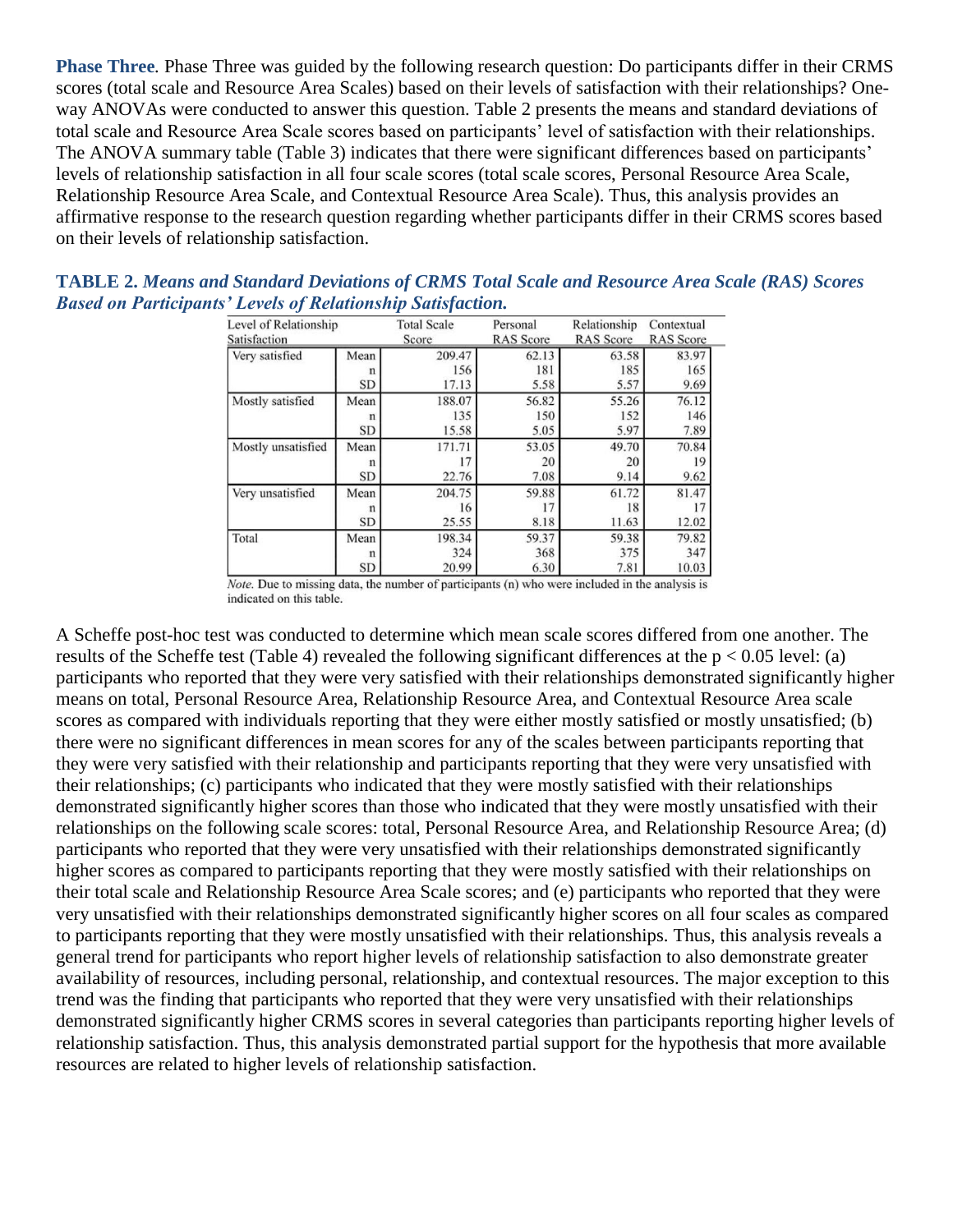| Source                        | SS        | df  | <b>MS</b> | F     |          |
|-------------------------------|-----------|-----|-----------|-------|----------|
| <b>Total Scale Score</b>      |           |     |           |       |          |
| Between groups                | 46304.83  | 3   | 15434.94  | 51.42 | $0.000*$ |
| Within groups                 | 96055.83  | 320 | 300.17    |       |          |
| Total                         | 142360.65 | 323 |           |       |          |
| <b>Personal RAS Score</b>     |           |     |           |       |          |
| Between groups                | 3160.07   | 3   | 1053.36   | 33.56 | $0.000*$ |
| Within groups                 | 11423.67  | 364 | 31.38     |       |          |
| Total                         | 14583.74  | 367 |           |       |          |
| <b>Relationship RAS Score</b> |           |     |           |       |          |
| Between groups                | 7826.47   | 3   | 2608.82   | 64.57 | $0.000*$ |
| Within groups                 | 14989.76  | 371 | 40.40     |       |          |
| Total                         | 22816.23  | 374 |           |       |          |
| <b>Contextual RAS Score</b>   |           |     |           |       |          |
| Between groups                | 6421.65   | 3   | 2140.55   | 25.84 | $0.000*$ |
| Within groups                 | 28414.63  | 343 | 82.84     |       |          |
| Total                         | 34836.28  | 346 |           |       |          |
| <i>Note.</i> * $p < 0.01$     |           |     |           |       |          |

TABLE 3. ANOVA Summary Table for CRMS Total Scale and Resource Area Scale (RAS) Scores Based on Participants' Levels of Relationships Satisfaction

TABLE 4. Results of Scheffe Post-hoc Analysis of Differences in Mean CRMS Total Scale and Resource Area Scales Based on Relationship Satisfaction.

| Dependent Variable                          |                                  | Mean       |              |
|---------------------------------------------|----------------------------------|------------|--------------|
| <b>Relationship Satisfaction</b>            | <b>Relationship Satisfaction</b> | Difference | Significance |
| <b>Total Scale Score</b>                    |                                  |            |              |
| Very satisfied                              | Mostly satisfied                 | 21.41      | $0.000*$     |
| Very satisfied                              | Mostly unsatisfied               | 37.77      | $0.000*$     |
| Very satisfied                              | Very unsatisfied                 | 4.72       | 0.782        |
| Mostly satisfied                            | Mostly unsatisfied               | 16.36      | $0.004*$     |
| Mostly satisfied                            | Very unsatisfied                 | $-16.68$   | $0.005*$     |
| Mostly unsatisfied                          | Very unsatisfied                 | $-33.04$   | 0.000        |
| Personal Resource Area Scale Score          |                                  |            |              |
| Very satisfied                              | Mostly satisfied                 | 5.31       | $0.000*$     |
| Very satisfied                              | Mostly unsatisfied               | 9.08       | $0.000*$     |
| Very satisfied                              | Very unsatisfied                 | 2.25       | 0.475        |
| Mostly satisfied                            | Mostly unsatisfied               | 3.77       | $0.048*$     |
| Mostly satisfied                            | Very unsatisfied                 | $-3.06$    | 0.209        |
| Mostly unsatisfied                          | Very unsatisfied                 | $-6.83$    | $0.004*$     |
| Relationship Resource Area Scale Score      |                                  |            |              |
| Very satisfied                              | Mostly satisfied                 | 8.33       | $0.000*$     |
| Very satisfied                              | Mostly unsatisfied               | 13.88      | $0.000*$     |
| Very satisfied                              | Very unsatisfied                 | 1.86       | 0.704        |
| Mostly satisfied                            | Mostly unsatisfied               | 5.56       | $0.004*$     |
| Mostly satisfied                            | Very unsatisfied                 | $-6.47$    | $0.001*$     |
| Mostly unsatisfied                          | Very unsatisfied                 | $-12.02$   | $0.000*$     |
| <b>Contextual Resource Area Scale Score</b> |                                  |            |              |
| Very satisfied                              | Mostly satisfied                 | 7.85       | $0.000*$     |
| Very satisfied                              | Mostly unsatisfied               | 13.13      | $0.000*$     |
| Very satisfied                              | Very unsatisfied                 | 2.50       | 0.762        |
| Mostly satisfied                            | Mostly unsatisfied               | 5.27       | 0.132        |
| Mostly satisfied                            | Very unsatisfied                 | $-5.35$    | 0.155        |
| Mostly unsatisfied                          | Very unsatisfied                 | $-10.63$   | $0.007*$     |

Notes.  $* p < 0.05$ . Reported mean difference is based on first column category being entered into equation first.

#### **DISCUSSION**

#### *Statement of Limitations*

The interpretation of the findings must be considered in light of the limitations of this study. The first limitation of this study relates to the sample, which consisted entirely of students from one university only. Most participants were female, Caucasian, and involved in heterosexual relationships. Thus, the findings should be generalized to other populations with caution. Another limitation relates to the majority of participants who reported that they were either very or mostly satisfied with their current relationships. Only 40 out of the 397 participants reported that they were either mostly or very unsatisfied with their relationships. This limitation is especially relevant due to the finding that CRMS scores differed based on relationship satisfaction levels. The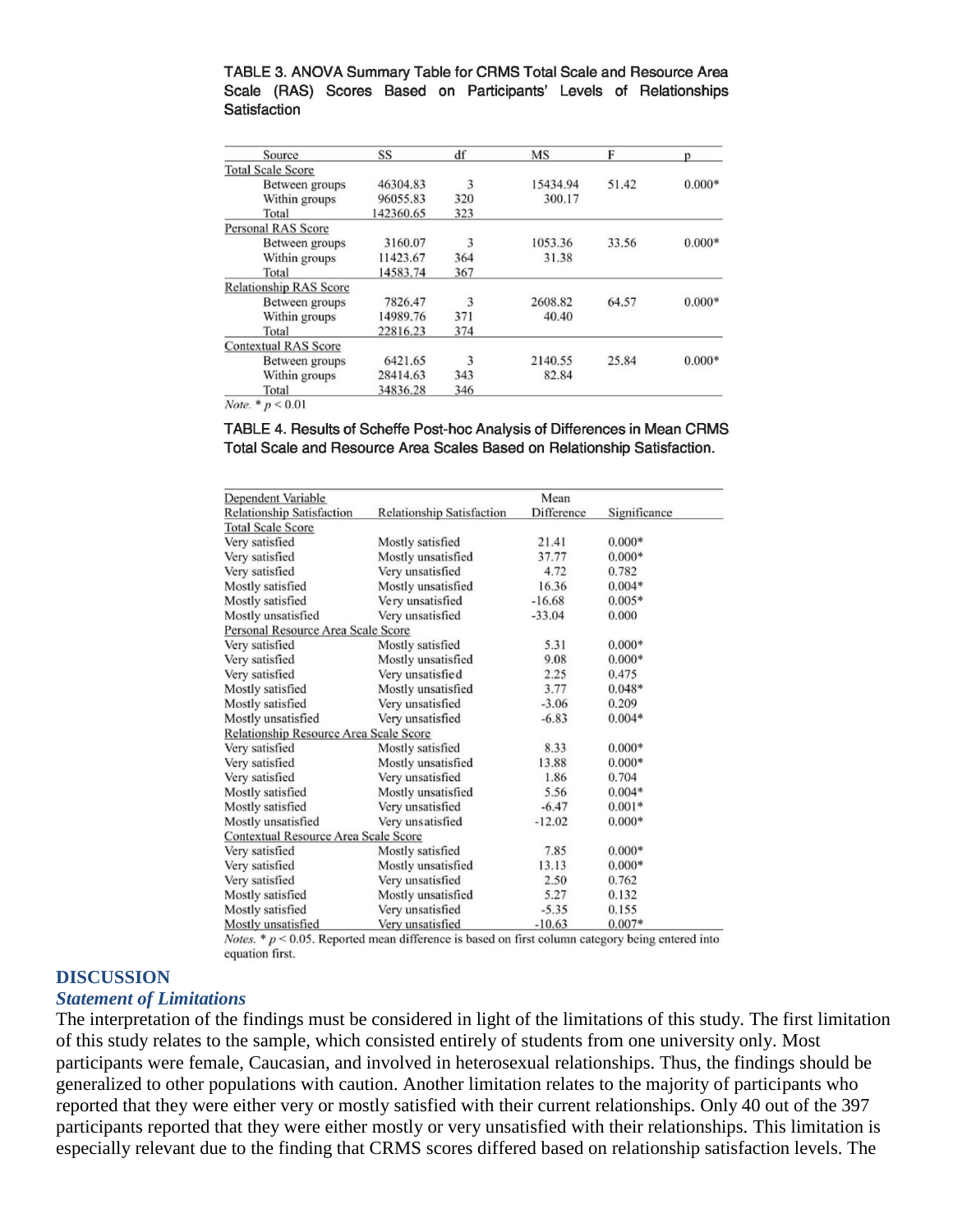sample should be considered a non-clinical sample, and the findings may differ for clinical populations. A related limitation was that participants" levels of relationship satisfaction were measured by only one item. Further research is needed to examine the relationship between relationship satisfaction and CRMS scores using standardized relationship satisfaction assessment instruments [e.g., the Index of Marital Satisfaction (Hudson, 1997) and the Kansas Marital Satisfaction Scale (Schumm et al., 1986)].

# *Review of Major Findings*

The findings of this study provide preliminary support for the reliability and validity of the CRMS. The total scale and Resource Area Scales demonstrate strong internal consistency, demonstrated by Cronbach"s alpha coefficients of over  $a = 0.80$  (Clark & Watson, 1995). The Cronbach's alpha coefficients for the 21 Category Subscales demonstrated variability, with alpha coefficients ranging from  $a = 0.40$  to  $a = 0.88$ . Thus, further attention is needed to examine and revise these subscales in order to enhance their psychometric properties. In order to conduct a preliminary evaluation of the validity of the CRMS, an analysis of the variance in CRMS scores based on relationship satisfaction was conducted. The results indicated that there were significant differences in participants" CRMS scores based on their levels of relationship satisfaction. The general trend was for participants who reported higher levels of relationship satisfaction to also demonstrate higher CRMS scores. One notable exception to this trend was found. Participants who indicated that they were very unsatisfied with their relationships–the lowest possible rating of relationship satisfaction–did not differ significantly in their CRMS scores from participants indicating that they were very satisfied with their relationships–the highest possible rating of relationship satisfaction. In addition, participants who reported that they were very unsatisfied with their relationships actually demonstrated higher CRMS scores on certain scales as compared to those who reported that they were either mostly satisfied or mostly unsatisfied with their relationships.

# *Implications for Marriage and Family Therapy Practice and Theory*

The findings of this study provide preliminary support for the use of the CRMS in clinical practice. Additional research is needed to confirm whether the CRMS can be used to assess the resources that are available to support the relationships of the couples with whom clinicians work, thereby providing a positive context for therapy (Dinkmeyer, 1993; Fowers, 1990). As Dinkmeyer (1993) wrote, "Focusing on strengths allows the therapist to create movement more quickly. It creates an encouraging atmosphere and allows each marital partner to refocus their energies" (pp. 417-418).

Because the CRMS is an assessment instrument grounded in SFT (Hoyt & Berg, 1998; O"Connell, 1998), the findings of this study have implications for the refinement of this theoretical framework. In particular, the findings demonstrated a general trend for participants who reported that they had greater access to personal, relationship, and contextual resources to support their relationships to demonstrate higher levels of relationship satisfaction. This finding supports the solution-focused assumption that available resources provide support to couples to help them manage the problems that arise in their relationships (Murray & Murray, 2004), thus contributing to more positive relationship outcomes.

One exception requires further attention. Participants who reported the lowest levels of relationship satisfaction actually demonstrated significantly higher CRMS scores compared with those who reported that they were either mostly satisfied or mostly unsatisfied with their relationships, and they did not differ significantly from those who demonstrated the highest levels of relationship satisfaction. Two possible reasons may explain this finding. First, it is possible that participants may have misread the term "very unsatisfied" as "very satisfied." Although this is plausible, it appears unlikely in that the trend for higher CRMS scores to be related to higher levels of relationship satisfaction was found to be true for participants who described their levels of relationship satisfaction as "mostly unsatisfied."

The second possible explanation has important implications for theory. Individuals who demonstrate very low levels of relationship satisfaction must have reasons for staying in those relationships despite their dissatisfaction. This study involved a cross-sectional measure of relationship satisfaction, yet relationship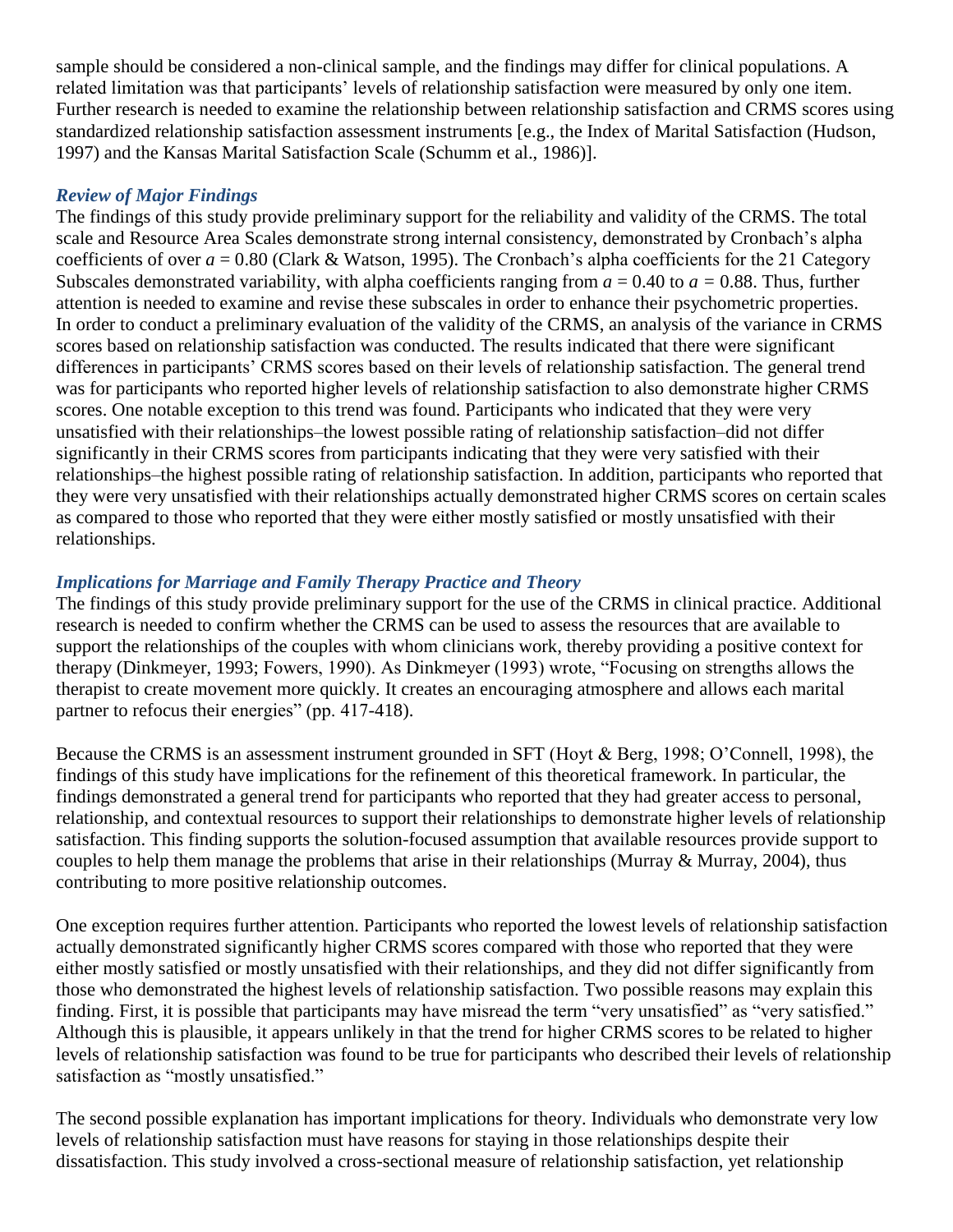satisfaction is dynamic over time (Huston & Houts, 1998). This finding suggests that personal, relationship, and contextual resources may provide support to individuals who are unsatisfied with their relationships as they remain in their relationships with an expectation or hope that their relationships will improve over time. These individuals may also demonstrate increased confidence in their ability to work on their relationships and improve them. Due to a small sample size and measurement issues, this finding requires further attention by researchers. However, this finding indicates that personal, relationship, and contextual resources may have a complex influence on couple relationships.

## *Implications for Research*

Several recommendations can be made for future research using the CRMS. First, the use of the CRMS should be evaluated with more broad samples drawn from wider populations. In particular, researchers should examine how the use of the instrument differs between clinical and non-clinical samples. Second, further validation of the CRMS should be undertaken to establish the construct validity of the instrument (Clark & Watson, 1995). In particular, the Resource Area Scales and Category Subscales should be validated by demonstrating the relationships among these scales and other existing measures of the various constructs represented on the CRMS. Third, a confirmatory factor analysis should be conducted to determine whether the proposed conceptual framework represents the actual underlying factor structure of the instrument (Floyd & Widaman, 1994). Although a confirmatory factor analysis was beyond the scope of this study, it will provide valuable information about the CRMS.

Fourth, additional research should be done to examine the manner in which CRMS scores vary as a function of personal, relationship, and contextual characteristics (e.g., gender, education level, length of relationship, relationship status, income level, and community involvement). In addition, researchers should examine the relationships between the resources assessed on the CRMS and other related constructs, such as relationship adjustment and stability.

# **REFERENCES**

Anderson, H., & Goolishian, H. A. (1992). The client is the expert: A not-knowing approach to therapy. In S. McNamee & K. J. Gergen (Eds.), *Therapy as social construction.* Newbury Park, CA: Sage. Beier, E. G., & Sternberg, D. P. (1977). Marital communication. *Journal of Communication, 27,* 92-100. Brief Family Therapy Center (2005). *Brief family therapy center.* Retrieved September 6, 2005, from [http://www.brief-therapy.org.](http://www.brief-therapy.org/) Christensen, A., & Heavey, C. L. (1999). Interventions for couples. *Annual Review of Psychology, 50,* 165-190.

Clark, L. A., & Watson, D. (1995). Constructing validity: Basic issues in objective scale development. *Psychological Assessment, 7,* 309-319.

DeFrain, J., Cook, R., & Gonzales-Kruger, G. (2005). Family health and dysfunction. In R. H. Coombs (Ed.), *Family therapy review* (pp. 3-20). Mahwah, NJ: Lawrence Erlbaum.

Dinkmeyer, D. (1993). Marriage therapy through strength assessment. *Individual Psychology, 49,* 412-418. Edwards, J. N., Johnson, D. R., & Booth, A. (1987). Coming apart: A prognostic instrument of marital breakup. *Family Relations, 36,* 168-179.

Eggeman, K., Moxley, V., & Schumm, W. R. (1985). Assessing spouses' perceptions of Gottman's Temporal Form in marital conflict. *Psychological Reports, 57,* 171-181.

Floyd, F. J., & Widaman, K. F. (1995). Factor analysis in the development and refinement of clinical assessment instruments. *Psychological Assessment, 7,* 286-299.

Gottman, J. M. (1994). *Why marriages succeed or fail.* New York: Simon and Schuster.

Gottman, J. M. (1999). *The marriage clinic: A scientifically based marital therapy.* New York: W. W. Norton. Heatherington, L., Friedlander, M. L., Johnson, B., Buchanan, R. M., Burke, L. E., & Shaw, D. M. (1998). Assessing individual family members" constructions of family problems. *Family Process, 37,* 167-187. Holman, T. B., Birch, P. J., Carroll, J. S., Doxey, C., Larson, J. H., & Linford, S. T. (2001). *Premarital Predication of Marital Quality or Breakup: Research, Theory, and Practice.* New York: Kluwer Academic/Plenum Publishers.